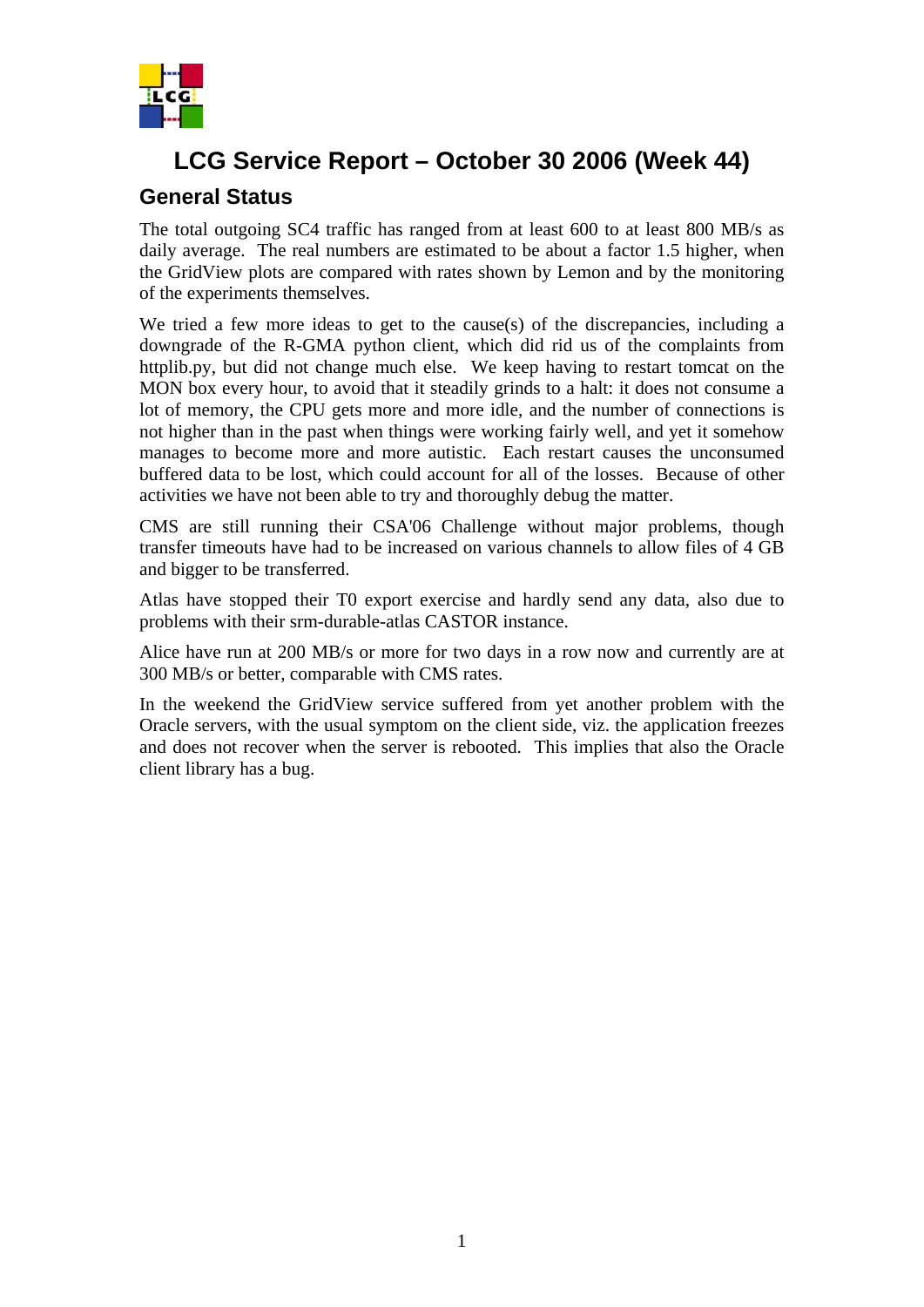

A somewhat unstable week for file transfers and for services in general.

| m<br>View<br>Ğ٥.<br>Editi     | lozilla Firefox<br>Bookmarks Tools Help                                                                                                                       |                      |                      |                                                            |                         |          |                                                                      |                          |                                     |                    |                          |                                            |                |                                  |                                                   |  |
|-------------------------------|---------------------------------------------------------------------------------------------------------------------------------------------------------------|----------------------|----------------------|------------------------------------------------------------|-------------------------|----------|----------------------------------------------------------------------|--------------------------|-------------------------------------|--------------------|--------------------------|--------------------------------------------|----------------|----------------------------------|---------------------------------------------------|--|
|                               |                                                                                                                                                               |                      |                      |                                                            |                         |          |                                                                      |                          |                                     |                    |                          |                                            |                |                                  |                                                   |  |
| Back Forward Reload Stop Home |                                                                                                                                                               |                      |                      | >>>> http://pcitqm02:8081/channel/transfer/week/index.html |                         |          |                                                                      |                          |                                     |                    |                          |                                            |                |                                  | $\odot$ $\odot$ $\odot$ $\odot$                   |  |
|                               | 9 AudioPresenter 9 CERN SMS 9 EDH T27 Geneva Weather 9 Conference Rooms 2, Jamie Nata Clusaz Weather 9 SIMBA XXX WHO perdiem @LCG Inidco +>> FT5 Report Index |                      |                      |                                                            |                         |          |                                                                      |                          |                                     |                    |                          |                                            |                |                                  |                                                   |  |
|                               |                                                                                                                                                               |                      |                      |                                                            |                         |          |                                                                      |                          |                                     |                    |                          |                                            |                |                                  |                                                   |  |
| Google o                      |                                                                                                                                                               |                      |                      |                                                            |                         |          | C Search a Search News PageRank APC Check a the AutoLink a Subscribe | 70 TSL                   |                                     |                    |                          | 70 ZNG AVG. AVG.                           | <b>AVG. 1X</b> | <b>EII. IX</b>                   | AutoFill <b>20</b> Options <b><i>Millight</i></b> |  |
|                               | <b>Channel Name</b>                                                                                                                                           | vo<br><b>Name</b>    | <b>Total</b>         | $\frac{\%}{\%}$ # Succ. # Fail.                            |                         |          | 1st Failure<br><b>Reason</b>                                         | Failure<br><b>Reason</b> | <b>2nd Failure</b><br><b>Reason</b> | <b>Reason (GB)</b> |                          | <b>Failure Size Duration Rate</b><br>(sec) | (MB/sec)       | <b>Bytes</b><br>(GB)             | <b>Tx Bytes</b><br>(GB)                           |  |
|                               | <b>CERN-STAR</b>                                                                                                                                              | <b>JAII</b>          | 2139                 | 91                                                         | 193                     |          | 1946 Dest SRM                                                        |                          | 87 Transfer                         |                    | 12 0.65                  | 250.8                                      | 1.92           | 125.48                           | 129.42                                            |  |
|                               | CERN-GRIDKA JAIII                                                                                                                                             |                      | 133194               | 79                                                         |                         |          | 27816 105378 Transfer                                                |                          | 44 Dest SRM                         |                    | 40 0.91                  | 235.9                                      |                | 4.64 25408.61 25655.61           |                                                   |  |
|                               |                                                                                                                                                               | alice                | 16374                | 59                                                         | 6771                    |          | 9603 Transfer                                                        |                          | 65 Dest SRM                         |                    | 34   1.8                 | 389.77                                     |                | 8.27 12205.27 12332.27           |                                                   |  |
|                               |                                                                                                                                                               | atlas                | 16575                | 60                                                         | 6671                    |          | 9904 Source SRM                                                      |                          | 76 Transfer                         |                    | 18 0.11                  | 72.73                                      | 2.08           | 727.02                           | 728.15                                            |  |
|                               |                                                                                                                                                               | cms                  | 25866                | 87                                                         | 3262                    |          | 22604 Transfer                                                       |                          | <b>59 Dest SRM</b>                  |                    | 24 2.73                  | 470.88                                     | 8.59           | 8893.17                          | 9004.98                                           |  |
|                               |                                                                                                                                                               | dteam                | 37573                | 91                                                         | 3434                    |          | <b>34139 Dest SRM</b>                                                |                          | 59 Transfer                         |                    | 27 0.85                  | 280.81                                     | 6.08           | 2932.62                          | 2939.13                                           |  |
|                               |                                                                                                                                                               | <b>Incb</b>          | 36800                | 79                                                         | 7678                    |          | 29122 Transfer                                                       |                          | 54 Dest SRM                         |                    | 45 0.08                  | 122.06                                     | 1.34           | 650.53                           | 651.07                                            |  |
|                               |                                                                                                                                                               | ops                  | 6                    | 100                                                        | $\mathbf{0}$            |          | 6 Other                                                              | 100                      |                                     |                    | $\bf{0}$                 | $\bf{0}$                                   | $\mathbf{0}$   | $\bf{0}$                         |                                                   |  |
|                               | <b>CERN-SARA</b>                                                                                                                                              | [All]                | 102019               | 72                                                         | 28274                   |          | 73745 Dest SRM                                                       |                          | 97 Transfer                         |                    | 1 1.53                   | 154.67                                     |                | 15.35 43216.47 43339.01          |                                                   |  |
|                               |                                                                                                                                                               | alice                | 24793                | 22                                                         | 19272                   |          | 5521 Dest SRM                                                        |                          | 92 Transfer                         |                    | 6 1.84                   | 163.29                                     |                | 17.87 35393.07 35490.29          |                                                   |  |
|                               |                                                                                                                                                               | atlas                | 116                  | 37                                                         | 73                      |          | 43 Dest SRM                                                          |                          | 60 Transfer                         | 37                 | $\overline{0}$           | 78.66                                      | 0.02           | 0.04                             | 0.04                                              |  |
|                               |                                                                                                                                                               | dteam                | 76412                | 89                                                         | 8456                    |          | 67956 Dest SRM                                                       |                          | 98 Other                            |                    | 1 0.92                   | 136.5                                      | 10.58          | 7802.74                          | 7828.06                                           |  |
|                               |                                                                                                                                                               | <b>Incb</b>          | 697                  | 32                                                         | 472                     |          | 225 Dest SRM                                                         |                          | 84 Transfer                         |                    | 14 0.04                  | 140.07                                     | 0.55           | 20.63                            | 20.63                                             |  |
|                               |                                                                                                                                                               | ops                  | $\blacksquare$       | $\bf{0}$                                                   | $\mathbf{1}$            | $\bf{0}$ |                                                                      |                          |                                     |                    | $\mathbf{0}$             | 34                                         | 0.02           | $\bf{0}$                         | $\mathbf 0$                                       |  |
|                               | <b>CERN-CERN</b>                                                                                                                                              | <b>TAIII</b>         | 2396                 | 64                                                         | 868                     |          | 1528 Source SRM                                                      |                          | 97 Dest SRM                         |                    | 2 0.06                   | 114.7                                      | 0.68           | 50.93                            | 50.93                                             |  |
|                               | CERN-PIC                                                                                                                                                      | <b>JAII</b>          | 99730                | 63                                                         | 36710                   |          | 63020 Dest SRM                                                       |                          | 78 Transfer                         |                    | 18 1.23                  | 713.12                                     |                | 1.6 45254.76 45546.71            |                                                   |  |
|                               |                                                                                                                                                               | atlas                | 8714                 | 98                                                         | 180                     |          | 8534 Dest SRM                                                        |                          | <b>85 Source SRM</b>                |                    | 14 0.38                  | 258.62                                     | 0.38           | 67.61                            | 67.61                                             |  |
|                               |                                                                                                                                                               | cms                  | 9461                 | $\overline{7}$                                             | 8834                    |          | 627 Transfer                                                         |                          | <b>78 Source SRM</b>                |                    |                          | 21 2.88 1024.48                            |                | 3.17 25469.85 25469.85           |                                                   |  |
|                               |                                                                                                                                                               | dteam<br><b>Inch</b> | 73171<br>8384        | 73<br>$\overline{2}$                                       | 19463<br>8233           |          | 53708 Dest SRM<br>151 Source SRM                                     |                          | 78 Transfer<br>95 Other             |                    | 20 0.98 <br>3 0.09       | 816.63<br>144.25                           | 0.73           | 1.26 18981.46 19272.79<br>735.84 | 736.46                                            |  |
|                               | CERN-ASCC                                                                                                                                                     | <b>JAII</b>          | 32805                | 47                                                         | 17495                   |          | 15310 Dest SRM                                                       |                          | 74 Transfer                         |                    |                          | 16 1.63 1741.55                            |                | 1.04 28556.98 32032.66           |                                                   |  |
|                               |                                                                                                                                                               | atlas                | 372                  | 9                                                          | 338                     |          | 34 Transfer                                                          |                          | 53 Source SRM                       |                    | 32 0.31                  | 354.25                                     | 0.39           | 103.11                           | 132.52                                            |  |
|                               |                                                                                                                                                               | cms                  | 9476                 | 40                                                         | 5662                    |          | 3814 Dest SRM                                                        |                          | 51 Transfer                         |                    |                          | 34 3.05 3072.09                            | 1.15           |                                  | 17247.8 19470.55                                  |  |
|                               |                                                                                                                                                               | dteam                | 22956                | 50                                                         | 11494                   |          | 11462 Dest SRM                                                       |                          | 82 Transfer                         |                    |                          | 10 0.97 1127.06                            |                | 1.01 11206.06 12429.59           |                                                   |  |
|                               |                                                                                                                                                               | ops                  | $\blacktriangleleft$ | $\bf{0}$                                                   | $\mathbf{1}$            | $\bf{0}$ |                                                                      |                          |                                     |                    | $\vert$ 0                | 53                                         | 0.01           | $\Omega$                         | $\Omega$                                          |  |
|                               | <b>CERN-BNL</b>                                                                                                                                               | [All]                | 60720                | 36                                                         | 38800                   |          | 21920 Source SRM                                                     |                          | 57 Dest SRM                         |                    | 27 0.95                  | 439.75                                     |                |                                  | 4.08 36834.93 37067.88                            |  |
|                               |                                                                                                                                                               | atlas                | 15098                | 84                                                         | 2440                    |          | 12658 Source SRM                                                     |                          | 95 Transfer                         |                    | 3 0.56                   | 186.95                                     | 3.92           |                                  | 1372.04 1380.05                                   |  |
|                               |                                                                                                                                                               | dteam                | 45622                | 20                                                         | 36360                   |          | 9262 Dest SRM                                                        |                          | 60 Transfer                         |                    | 34 0.98                  | 456.72                                     |                | 4.135462.8935687.83              |                                                   |  |
|                               | <b>CERN-INFN</b>                                                                                                                                              | [AII]                | 45568                | 35                                                         | 29546                   |          | 16022 Transfer                                                       |                          | 50 Dest SRM                         |                    | 28 1.68                  | 444.6                                      | 5.21           |                                  | 49652.9 58500.17                                  |  |
|                               |                                                                                                                                                               | alice                | 12999                | 19                                                         | 10522                   |          | 2477 Transfer                                                        |                          | 76 Dest SRM                         |                    | 21   1.84                | 421.81                                     | 7.57           |                                  | 19398.93 21587.78                                 |  |
|                               |                                                                                                                                                               | atlas                | 3290                 | 92                                                         | 256                     |          | 3034 Other                                                           |                          | 59 Dest SRM                         |                    | 29 0.59                  | 109.92                                     | 8.48           | 149.9                            | 157.93                                            |  |
|                               |                                                                                                                                                               | cms                  | 20007                | 48                                                         | 10480                   |          | 9527 Transfer                                                        |                          | 60 Dest SRM                         | 26                 | 2.8                      | 723.89                                     |                | 6.05 29368.43 36010.26           |                                                   |  |
|                               |                                                                                                                                                               | dteam                | 24                   | 13                                                         | 21                      |          | 3 Other                                                              |                          | 67 Dest SRM                         | 33                 | $\mathbf{0}$             | 78.57                                      | 0.01           | 0.01                             | 0.01                                              |  |
|                               |                                                                                                                                                               | Incb                 | 9245                 | 11                                                         | 8267                    |          | 978 Dest SRM                                                         |                          | 63 Source SRM                       |                    | 19 0.09                  | 130.86                                     | 1.05           | 735.64                           | 744.19                                            |  |
|                               |                                                                                                                                                               | ops                  | 3                    | 100                                                        | 0                       |          | 3 Other                                                              |                          | 67 Dest SRM                         | 33                 | $\vert$ 0                | $\bf{0}$                                   | $\mathbf{0}$   | $\mathbf{0}$                     | $\mathbf{0}$                                      |  |
|                               | <b>CERN-TRIUMF</b>                                                                                                                                            | [All]                | 33736                | 21                                                         | 26653                   |          | 7083 Source SRM                                                      |                          | 62 Dest SRM                         |                    | 27 0.98                  | 278.97                                     |                | 4.06 26134.54                    | 26165.4                                           |  |
|                               |                                                                                                                                                               | atlas                | 6725                 | 87                                                         | 872                     |          | 5853 Source SRM                                                      |                          | 71 Dest SRM                         |                    | 28 1.13                  | 316.47                                     | 3.62           | 984.14                           | 990.72                                            |  |
|                               |                                                                                                                                                               | dteam                | 27010<br>4           | 5 <sub>l</sub>                                             | 25780<br>$\overline{1}$ |          | 1230 Transfer                                                        |                          | 55 Dest SRM                         |                    | 24 0.98 <br>$\mathbf{0}$ | 277.71                                     | 4.08           | $\theta$                         | 25150.4 25174.68<br>$\mathbf{0}$                  |  |
|                               |                                                                                                                                                               | ops                  |                      | $\bf{0}$                                                   |                         | $\bf{0}$ |                                                                      |                          |                                     |                    |                          | 26                                         | 0.02           |                                  |                                                   |  |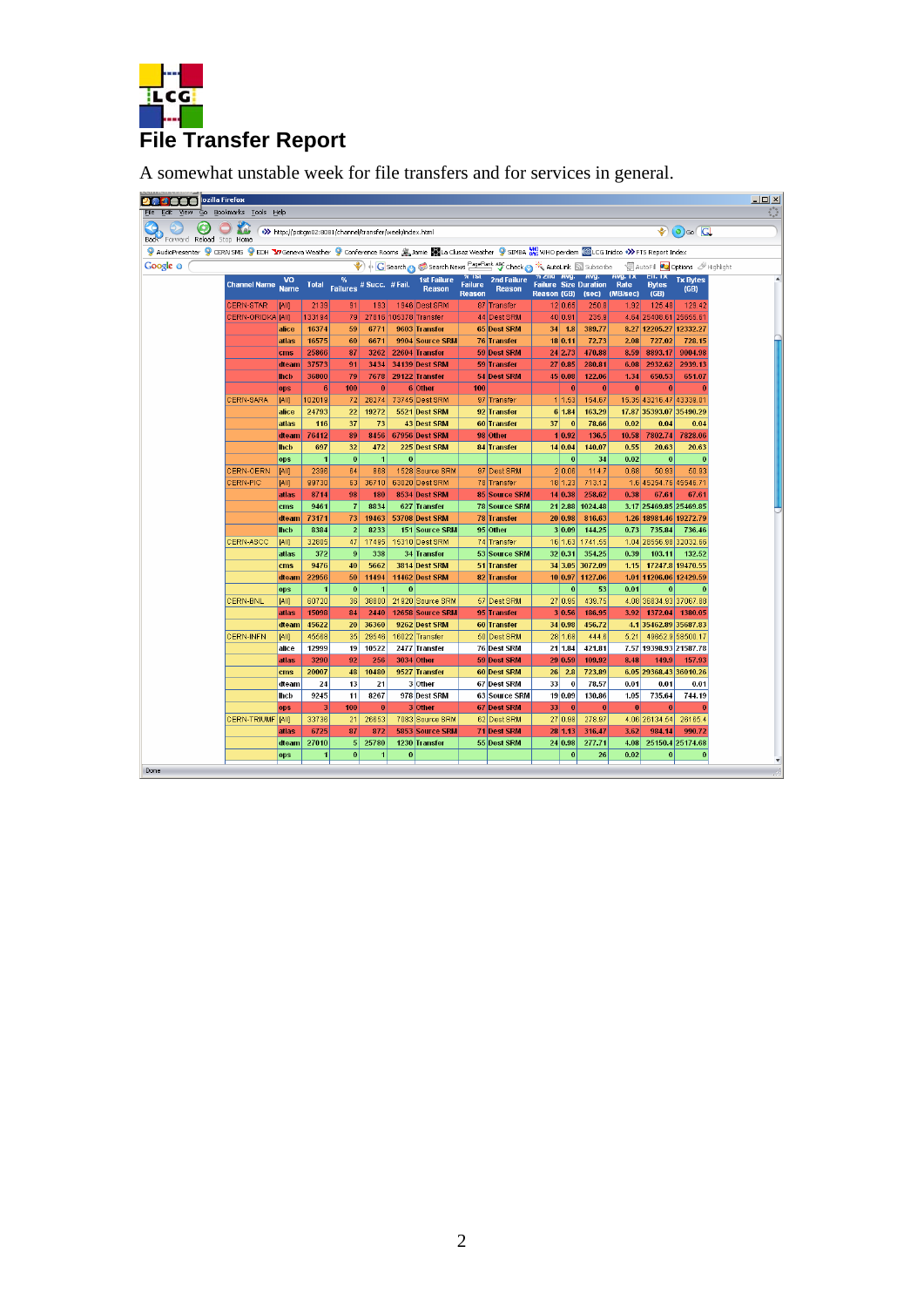

### **ATLAS Transfers**

- Awaiting a plan for ramping up to 300MB/s from CERN to BNL (new rates with 1MB ESD size).
- Multi-VO issues will be discussed offline at the pre-GDB next week with IN2P3.

### **Alice Transfers**

A big improvement in per-site rates was seen over the last week, although improvements in stability are still required. Compared to a realistic target that could be reached with the participating sites and their long-term targets – some 200MB/s – the daily and weekly averages are already close to target.

The timescale for adding US-ALICE and NDGF needs to be understood.

Further details: <https://twiki.cern.ch/twiki/bin/view/LCG/AliceTransfers>

| <b>Tier1</b> site | <b>SC4 Target</b> | <b>SC4 Peak</b>          | <b>Megatable</b> (pp) | $2007$ Request (HI?) |
|-------------------|-------------------|--------------------------|-----------------------|----------------------|
| CCIN2P3           | 60                | 100                      | 28                    | 50                   |
| <b>CNAF</b>       | 60                | 40                       | 35                    | 50                   |
| <b>FZK</b>        | 60                | 30                       | 60                    | 80                   |
| <b>RAL</b>        | 30                | 15                       | 9                     | 5                    |
| <b>SARA</b>       | 30                | 60                       | 14                    | 30                   |
| <b>NDGF</b>       | N/A               |                          | 21                    | 50                   |
| <b>US-ALICE</b>   | 60                | $\overline{\phantom{a}}$ | 46                    | 40                   |
| <b>TOTAL</b>      | 300               |                          | 188                   | 305                  |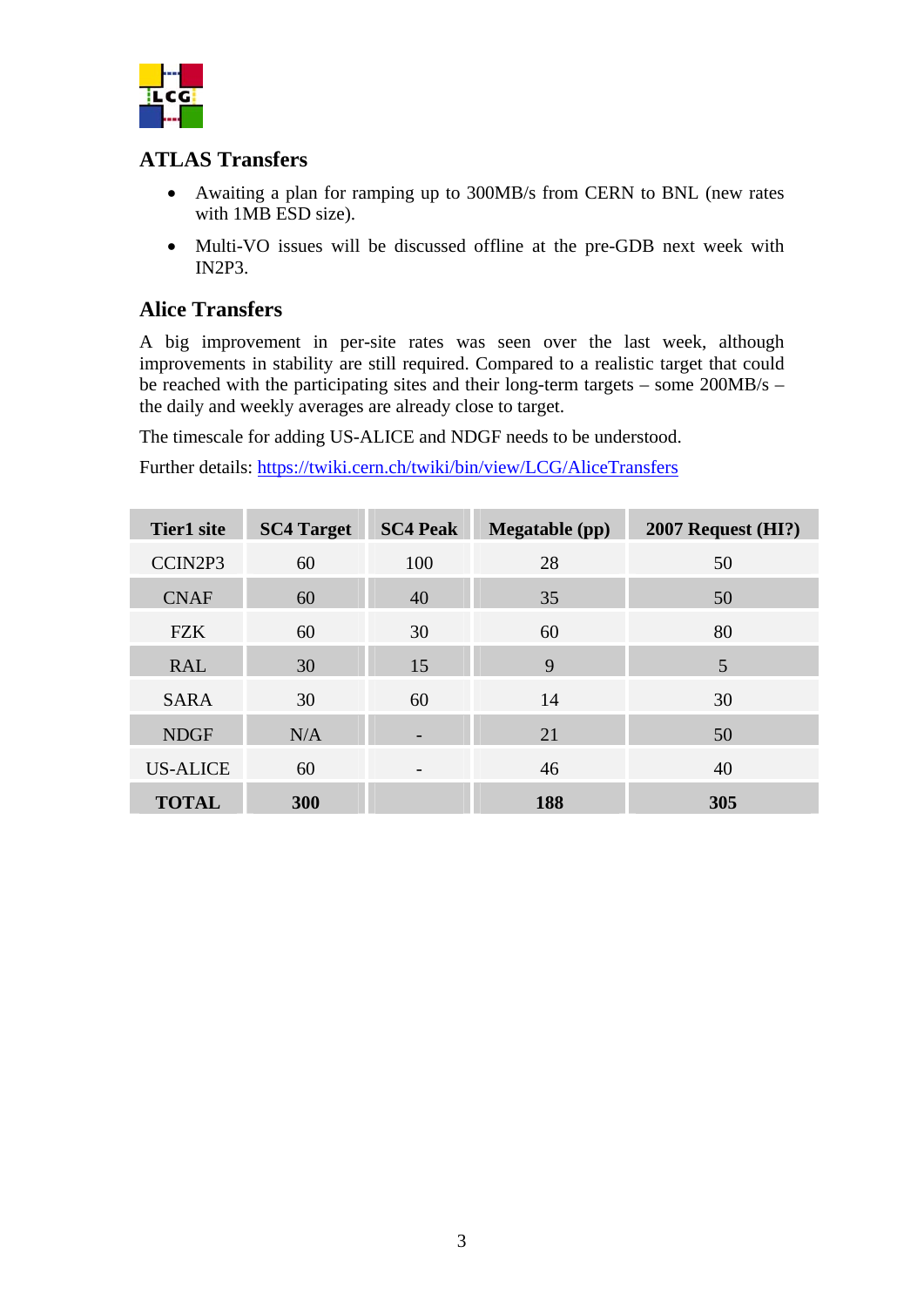



# **Site Action List**

| <b>CERN</b> | <b>ALICE</b> |
|-------------|--------------|
|             | <b>ATLAS</b> |
|             | <b>CMS</b>   |
|             | <b>LHCb</b>  |
| <b>BNL</b>  | <b>ATLAS</b> |
| <b>ASGC</b> | <b>ATLAS</b> |
|             | <b>CMS</b>   |
| <b>CNAF</b> | <b>ALICE</b> |
|             | <b>ATLAS</b> |
|             | <b>CMS</b>   |
|             | LHCb         |
| <b>LYON</b> | <b>ALICE</b> |
|             | <b>ATLAS</b> |
|             | <b>CMS</b>   |
|             | LHCb         |
| <b>FZK</b>  | <b>ALICE</b> |
|             | <b>ATLAS</b> |